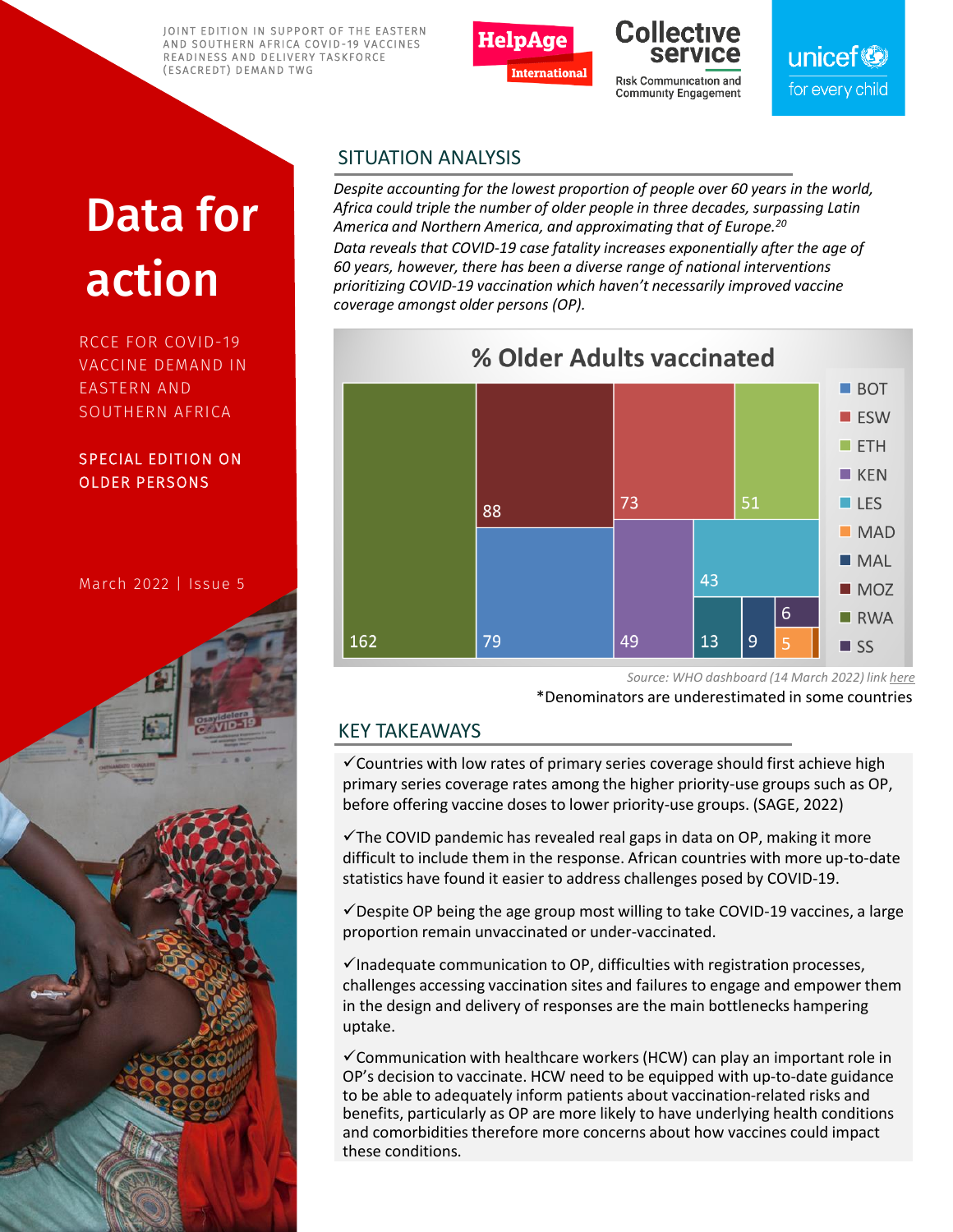MOTIVATION

PRACTICAL ISSUES

THINKING AND FEELING



**International** 

**Risk Communication and Community Engagement** 

Collect

unicef<sup>®</sup> for every child

### FINDINGS AND CHALLENGES

- Older persons are more willing to take COVID-19 vaccine with higher perception of benefits for their health and with social norm well established.<sup>1</sup>
- In line with studies from other regions, efforts to vaccinate higher risk OP must aim not only to educate and provide vaccine access but also to engender trust in the vaccine development process and vaccination strategies at both national and local levels.<sup>5</sup>
- Low education levels, lack of confidence in the healthcare system's ability to treat patients with COVID-19, and a lower reported number of new daily COVID cases are linked to greater COVID-19 vaccine hesitancy.<sup>5</sup>
- In almost every country across the world, the first population that was vaccinated against COVID-19 were OP, specifically, the most vulnerable and frail, however, no systematic reviews and controlled trials with a substantial proportion of older participants are openly available. Moreover, the lack of adequate scientific data in OP could undermine public trust concerning vaccines in frail OP.<sup>7</sup>
- Some studies reveal that OP in sub-Saharan Africa tend to believe more in Covid-19 related misinformation when they are exposed to it, There is a clear association between susceptibility to misinformation and having low knowledge levels about COVID-19 clinical symptoms, low risk perception of becoming infected, and noncompliance with public health measures.<sup>19</sup>
- THINKING AND FEELING In South Africa political factors shape COVID-19 vaccination attitudes, showing that people who trust in governments tend to have more trust in Covid-19 vaccines. <sup>8</sup>
	- In Kenya, Mozambique, Malawi, South Africa and South Sudan, HCW over-60 tend to have more trust in vaccines then younger age groups, however, only 46% report higher levels of trust in vaccines, while 74% think that the vaccine is important for their health.<sup>1</sup>
	- Inability to get the vaccine brand of choice was the second most reported difficulty for OP willing to be vaccinated (7.4%). This issue was especially seen in Kenya (12%), followed by Ethiopia (10%), Angola (7.5%), Madagascar (6.2%), Mozambique (5.9%) and Tanzania (5.2%). This has decreased over time from 11% in the region as a whole, falling to 5% in Dec. 2021 but increasing to 7.5% in Jan. 2022.<sup>14</sup>
	- OP faced several barriers to accessing information, with people over-80 and with disabilities reporting the greatest difficulties. Barriers included: language, literacy and inaccessibility of materials and messages for people with sensory impairments.<sup>12</sup>
	- OP reported thinking that most of the people they know and whom they work with will take the vaccine, indicating that social and work norms are well established among OP.<sup>1</sup>
- $\bullet$  The risk of violence, abuse and neglect towards OP has risen during the pandemic, but evidence of impact remains limited. <sup>12</sup>
- SOCIAL PROCESSES • Levels of education and competence with digital technology leaves OP behind in terms of access to information about COVID-19, as well as services, resulting in them becoming increasingly isolated and facing challenges in terms of accessing resources and services.<sup>13</sup>
	- In South Africa, Kenya, Mozambique, Malawi and South Sudan, 81% of HCW over-60 are willing to get the vaccine, however 45.7% reported that access to the vaccine is either not at all easy or (only) a little easy.<sup>1</sup>
	- Age was revealed as a significant influencing factor, with support for vaccination increasing with age; people 55 years and older were more likely to take a vaccine. The COVID-19 Democracy Survey, Ask Afrika, and Africa CDC studies all found that age may be an important variable, with OP in all three studies having less concerns and/or being more accepting of COVID-19 vaccination.<sup>2,15</sup>
	- OP reported being significantly more willing to take a COVID-19 vaccine, compared to the overall population in ESAR, with vaccine willingness increasing over time and in relation to vaccine availability (January 2022). This was particularly apparent in South Sudan, Uganda and Mozambique, where 100% of OP reported being willing to take vaccine, compared to 72%, 79% and 95% of the overall respondents. OP were also more willing to get the vaccine in Kenya, South Africa, Madagascar, Ethiopia and Tanzania.<sup>14</sup>
		- OP reported being less willing to take a vaccine in Zimbabwe (40% compared to 83% of the general populations), Botswana (30% compared to 45%) and Zambia (75% compared to 88%). <sup>14</sup>
		- OP reported difficulties in accessing vaccination due to a variety of reasons, with the most common being that there were no vaccines or appointments available, that appointments were not available at suitable times and that their preferred vaccine was unavailable. <sup>14</sup>
		- 70% of adults in Sub-Saharan Africa aged 60 to 64 remain in the labour market; with almost half of those over-65 remaining in the labour market. In some countries such as Burundi, Madagascar, Mozambique, Rwanda and Tanzania, this proportion exceeds 80% among the 60 to 64 year age group and above 60% among those aged over-65.<sup>13</sup>
	- PRACTICAL ISSUES • Vaccination processes especially those involving digital registration can leave behind OP with lower levels of digital literacy. <sup>13</sup>
		- Some studies reveal that mandatory measures must be accompanied by effective education and information strategies specific to the target population, ensuring that the spread of data is supported by scientific evidence.<sup>6</sup>
		- A study mapping physical distances from health services in Sub-Saharan Africa reveals that approximately 10% of adults aged 60 years and older across Sub-Saharan Africa have an estimated travel time to the nearest hospital of 6 hours or longer. Thus, physical access to health care will probably play a major role in whether these OP will be able to seek health care services including for COVID-19 vaccination. Some countries with higher population density and poor physical access to hospital care included Ethiopia, Madagascar, Mozambique and South Sudan.<sup>6</sup>
		- Limited data availability has resulted in greater reliance on data which is easy to collect, including via social media channels and through computer-assisted technology which disproportionately samples younger and urban populations.  $14$  As the majority of OP in ESAR live in rural areas, as much as 90% in Rwanda and Malawi, there are multiple barriers to data which includes OP.17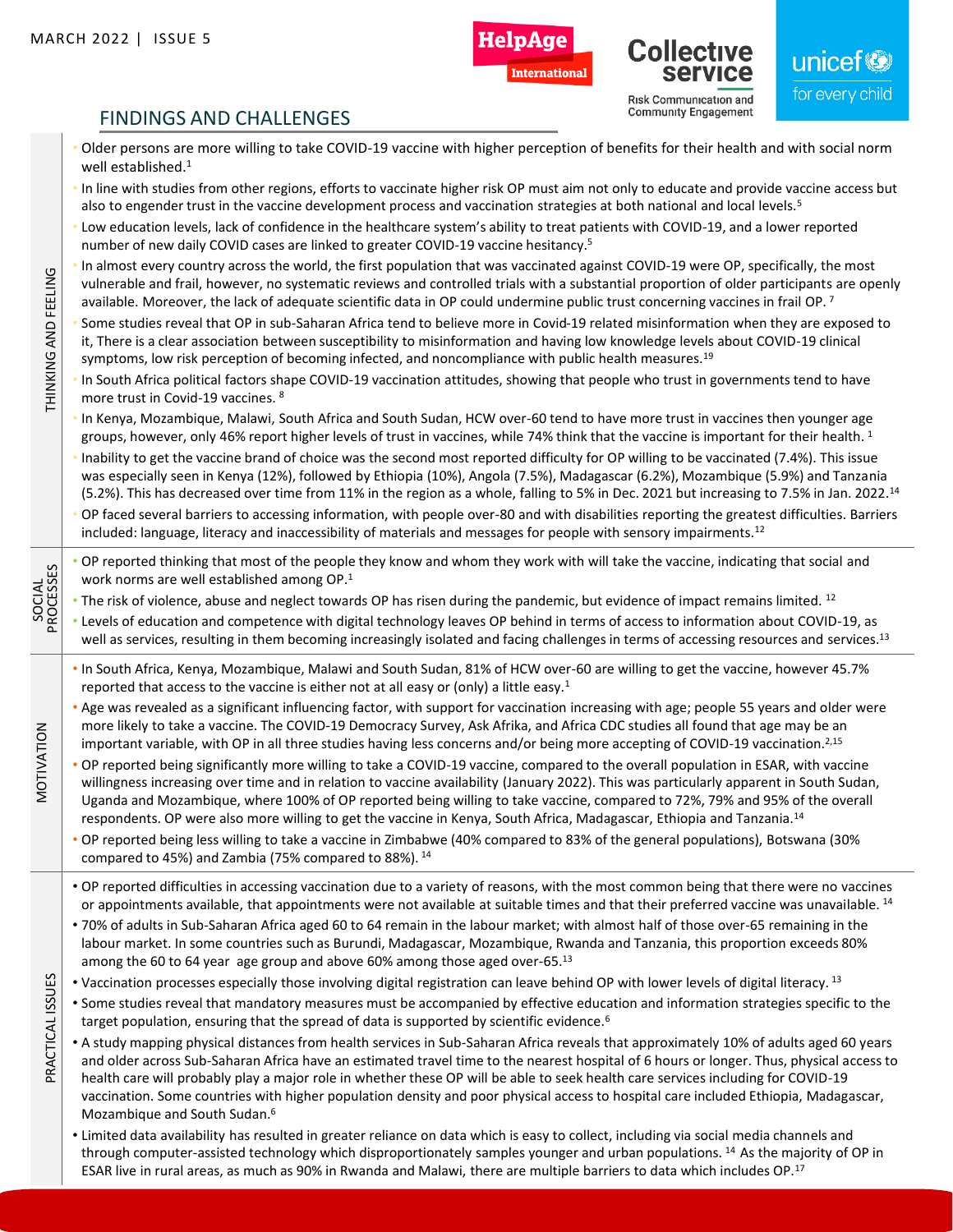

Internationa



Risk Communication and **Community Engagement** 

## unicef

for every child

| <b>Priority-use groups</b>                                                                                                                                                                   | Vaccine coverage rates of Higher priority-use (I & II) groups |  |  |                                                                                                             |
|----------------------------------------------------------------------------------------------------------------------------------------------------------------------------------------------|---------------------------------------------------------------|--|--|-------------------------------------------------------------------------------------------------------------|
|                                                                                                                                                                                              | Moderate —— High ——<br>Very High<br>Low                       |  |  |                                                                                                             |
| I. Highest priority-use: Older Adults, HW, Immunocompromised persons                                                                                                                         | Primary series + Additional doses* / Booster **               |  |  |                                                                                                             |
| II. High priority-use: Adults with comorbidities, pregnant persons, teachers and other essential<br>workers, disadvantaged sociodemographic subpopulations at higher risk of severe COVID-19 | Primary series + Booster                                      |  |  |                                                                                                             |
| III. Medium priority-use: Remaining adults, children and adolescents with comorbidities                                                                                                      | Primary series + Booster                                      |  |  |                                                                                                             |
| IV. Lowest priority-use<br>Healthy children and adolescents                                                                                                                                  |                                                               |  |  | Primary series + Booster<br>(booster doses in children below the age of 12<br>years have not been assessed) |
| Source: SAGE Roadmap for prioritizing uses of COVID-19 vaccines link here<br>PROGRAMMATIC RECOMMENDATIONS                                                                                    |                                                               |  |  |                                                                                                             |

### • Ensure adequate communication and age-friendly materials by including people with disabilities, limited social engagement and/or THINKING AND FEELING THINKING AND FEELING varying levels of education in communication campaigns, using sign language interpreters, door-to-door visits to households identified as having older residents, simplification of messaging and translation into all languages. • Consider tailored approaches to OP subgroups by age, sex, functional capacity and location including trust building interventions addressing specific needs and concerns. • Enhance public confidence in vaccination by providing clear information on the effectiveness and safety of vaccines through changes in vaccination and infection rates.<sup>10</sup> • Reconsider approaches to interpersonal communication through trusted sources and digital literacy to more effectively target the spread of misinformation among OP. In addition to being less likely to use social platforms than younger generations, OP tend to have fewer people in their social spheres and tend to have more trust in the people they do know. • Develop meaningful partnerships with community-based organizations and networks of OP as part of risk communication and community engagement strategies to reach OP in the context of COVID-19. • Utilize community-centered approaches in which leaders and key influencers amongst OP not only to echo and amplify public health SOCIAL PROCESSES messages but are also involved in design, planning and delivery. • Promote access to health care and community participation for OP, who face several barriers to participating, including the physical environment, ageist attitudes, social isolation as well as information and communication barriers. • Consider intergenerational approaches partnering with youth and community platforms to create inclusive environments for OP in order to improve access to COVID-19 vaccines, thereby mitigating the negative affects of social isolation and physical incapacity and improving mental health. MOTIVATION • Ensure that HCW can accurately identify OP's knowledge gaps, needs and concerns to support informed decision-making for vaccination.<sup>11</sup> • Promote meaningful engagement with OP and HCW by amplifying information among HCW and keep them up‐to‐date with the latest evidence so they are able to share and discuss information about the OP's disease risk and disease severity; vaccine effectiveness and safety; and practical information about how the person can access vaccines. • Prioritize vaccine supply to achieve high coverage rates of primary series and booster doses among OP as a higher priority group. • Consider targeting subgroups amongst OP with tailored demand promotion interventions followed by providing access to vaccination in coordination with service delivery sites. • Provide clear information on How, Where and When OP can get vaccinated in an inclusive way, noting that OP may be excluded from more general campaigns, particularly those using digital media. PRACTICAL ISSUES PRACTICAL ISSUES • Consider partnering with private sector to provide or improve transportation options for OP to existing hospitals and health services where COVID-19 vaccines are available. Consider using a 'snowballing' approach to reach OP through their peer networks and community health workers. • Partner with faith-based and community organizations to support those who need assistance to access vaccination including registering for and attending vaccination appointments. • Identify where potential pockets of unvaccinated and under-vaccinated OP are, and undertake qualitative research to inform planning, adjust interventions and tailor messages aimed at the specific fears or concerns of these subgroups. • Disaggregate data collection and data analysis by age and sex, disability and location particularly in COVID-19 research. This may mean revising survey designs to ensure OP are adequately represented in samples and ensuring that age-disaggregated data is analyzed and disseminated after collection.